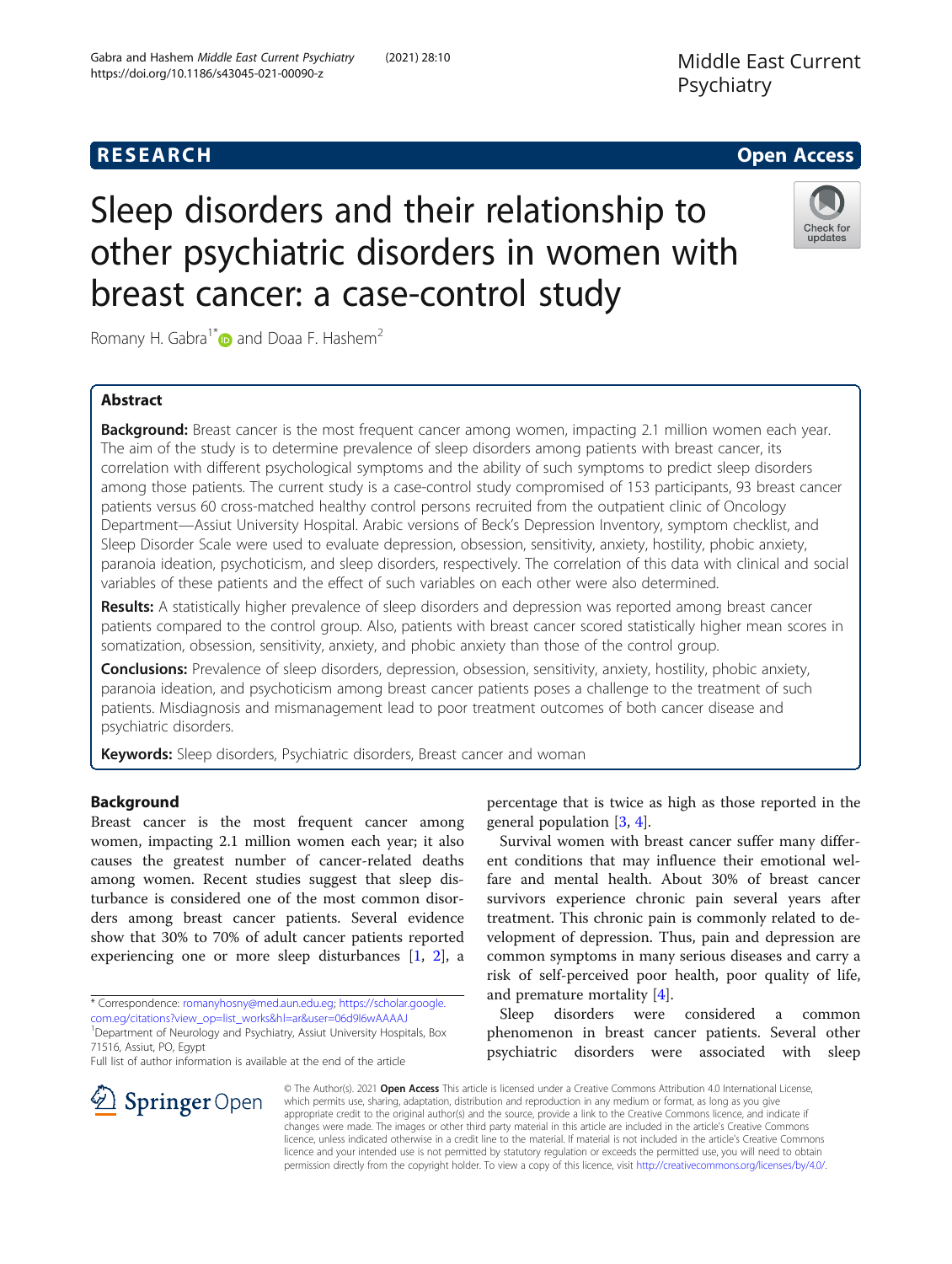disorders such as depression, anxiety, psycho-somatic symptoms, and pain [\[5](#page-8-0)]. In general, sleep disorders were associated with a worsening of the general health condition leading to changes in cognitive functions, depression, and emotional instability [\[6](#page-8-0)].

Sleep problems are commonly reported as the most burdensome symptoms among cancer survivors [[7](#page-8-0), [8\]](#page-8-0), up to 79% of the cases reported sleep disturbance during treatment period. Also, serious physical and psychological symptoms are associated with these sleep problems in cancer patients, such as lower quality of life, more depressive symptoms, poor social and occupational functioning, and early mortality [[9](#page-8-0)–[11](#page-8-0)].

Also, depression is considered as one of the most frequent psychiatric comorbidities in breast cancer patients. Studies show its average prevalence ranges from 12 to 25% [[12](#page-8-0)]. Sleep disturbance is considered as one manifestation of depression manifestation (hypersomnia or insomnia) or as a separate disorder.

Emotional distress in cancer patients is a common phenomenon that negatively impacts the quality of life and carries elevated risk of mortality [[12](#page-8-0)]. Cancer is a serious illness that is usually aggressive and requires very invasive treatments. Thus, since the event is evaluated as a threat, an anxious emotional reaction arises. Cancer is perceived as a significant loss (loss of health, psychological well-being, life expectancy, etc.) that will result in sadness and increased somatization, obsession, sensitivity, anxiety, and phobic anxiety, all of which can trigger or increase depression and sleep disorders [\[13\]](#page-8-0).

The current study is a case control study that aims to evaluate prevalence of different sleep disorders among breast cancer patients, also, we examine the prevalence of different other psychiatric symptoms among those patients and its relation to sleep problems. Special emphasis on some clinical and social characteristics of the patients and correlation with the prevalence of those psychiatric symptoms was also performed.

Also, investigating the role of such psychological symptoms is predicting sleep disorders among breast cancer patients.

## Methods

#### Sample

The study includes 93 breast cancer patients versus 60 age and sex cross-matched healthy control persons.

The current study was carried out at the outpatient clinic, Oncology Department—Assiut University Hospital. All patients coming for follow-up at the outpatient clinic (from June 2019 to March 2020) were selected after accepting to participate in the study and after proper explanation of the aim and tools of the study. An informed signed consent was obtained from all patients. Patients were interviewed by a well-trained psychologist for evaluation.

All patients and control were examined for previous history of psychiatric disorders and those who have a history of any psychiatric disorders were excluded from the study.

## Study tools

#### Beck's Depression Inventory

The Beck's Depression Inventory (BDI-II) [[14\]](#page-8-0), created by Aaron T. Beck, is a 21-question multiplechoice, self-report inventory, is one of the most widely used psychometric tests for measuring the severity of depression.

Assessment of depression was performed by the Arabic version of Beck's Depression Inventory [\[15](#page-8-0)].

In the current study, the reliability coefficient of the "Beck" list for depression ((BDI-II) Arabic version) was verified using Cronbach's alpha coefficient.

## Symptom checklist

A symptom checklist (SCL-90-R) is a tool that enables clinicians and researchers to quickly estimate the presence of different psychiatric disorder symptoms  $[16]$ . It is designed to evaluate a broad range of psychological problems and symptoms of psychopathology.

The primary symptom dimensions being assessed are somatization, obsessive-compulsive, interpersonal sensitivity, depression, anxiety, hostility, phobic anxiety, paranoid ideation, and psychoticism.

The verification of the Arabic version of symptom checklist was done by Al-Buhairi, A R 2005, and was verified using factor analysis [[17](#page-8-0)].

Verification of validity and reliability of the Arabic version of symptom checklist was done by Al-Buhairi, A R 2005.

### Sleep Disorder Scale (SDS)

The Sleep Disorder Scale (SDS) is a questionnaire that is widely used in developed countries to measure daytime sleepiness and diagnose sleep disorders.

The validity and reliability of the Arabic version of SDS were performed by Arnout and Boshra [\[18\]](#page-8-0).

# Statistical analysis

Data analysis was performed using the Statistical Package for Social Science (SPSS) in its nineteenth version.

Quantitative data analysis was used in this study. The results were analyzed using descriptive and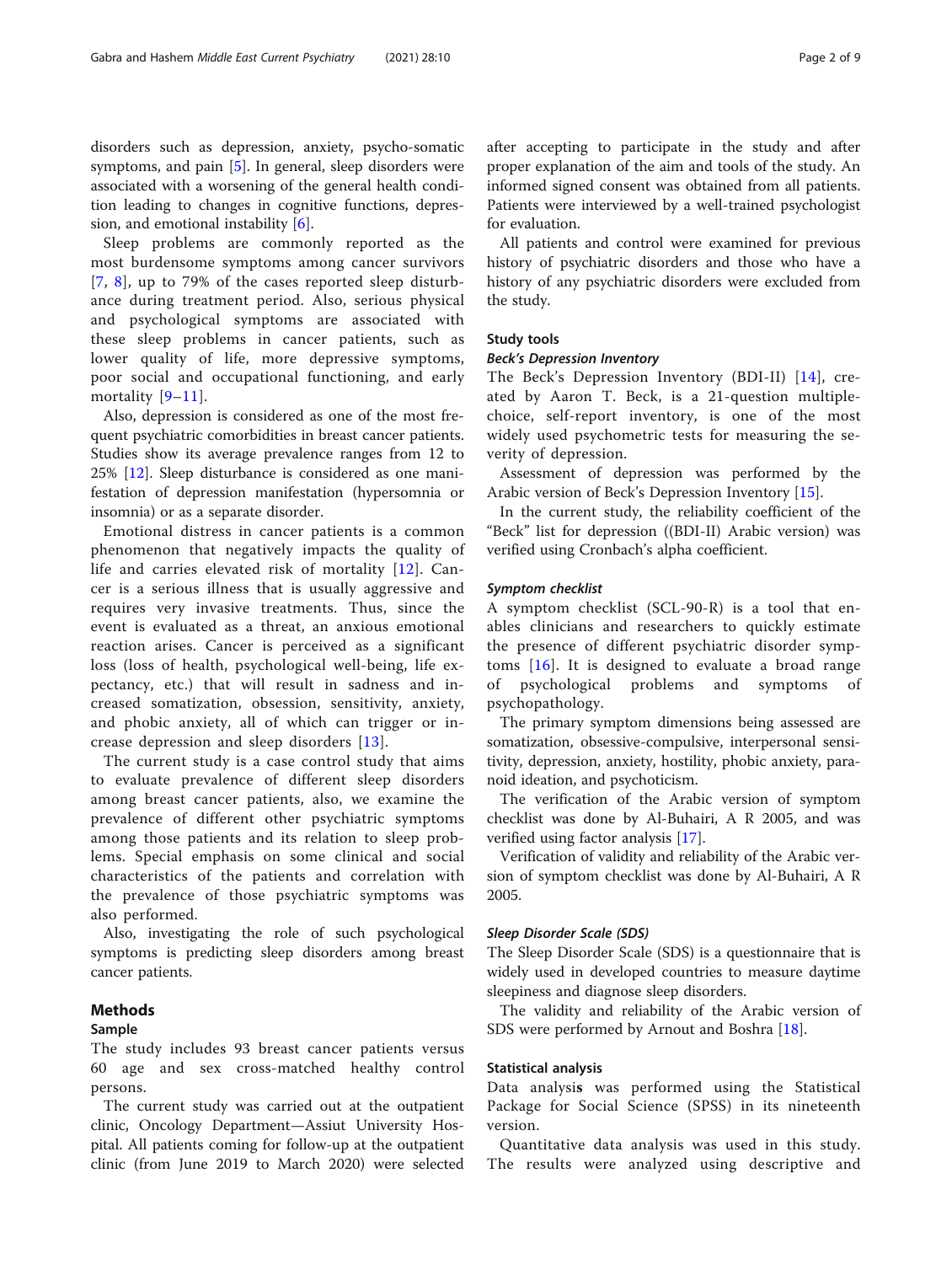inferential statistics. Categorical variables were described by number and percent  $(N, %)$ , whereas continuous variables were described by mean and standard deviation (mean, SD). Independent sample (T test) was used for comparison between samples. The Pearson correlation coefficient was used to determine the relationship between psychological symptoms and sleep disorders and simple regression analysis was used to determine the ability of independent variables to predict the dependent variables.

# Results

The current study includes 153 participants, 93 breast cancer patients versus 60 cross-matched healthy control persons.

The age group of the studied sample was 23:79 years. About 97.8% of the patients were unemployed compared to 66.7% of the control group. On the other hand, 2.2% of the patients have jobs compared to 33.3% of the control group (Table 1).

Regarding the marital status, 77.4% of the patients were married, 43% of the married cases got a good husband's support compared to 34.4% of who did not get good husband's support. Most of the patients had treatment duration from 1 month to 4 years (68.8%), the rest of them had more than 4 years of treatment. Also, about 39.8% of the patients had recurrence of the disease, compared to 60.2% of them who had no recurrence of breast cancer or its metastasis. The entire patient group had received chemotherapy, while only 52.7% got sessions of radiotherapy (Table 2).

Assessment of depressive symptoms using the Arabic version of Beck's Depression Inventory revealed that most of the studied sample were depressed (39.8% of patients suffer from mild depression, 53.8% of patients suffer from moderate depression, and 2.2% suffer from

Table 1 Socio-demographic data of a sample of breast cancer patients and control group

| <b>Variables</b> |             |                | Patients (N=93) |    | Control (N=60) |
|------------------|-------------|----------------|-----------------|----|----------------|
|                  |             | N              | %               | Ν  | %              |
| Age              | $23 - 40$   | 23             | 24.7            | 15 | 25             |
|                  | $41 - 55$   | 34             | 36.6            | 31 | 51.7           |
|                  | 56 and over | 36             | 38.7            | 14 | 23.3           |
| Work             | Work        | $\mathfrak{D}$ | 2.2             | 20 | 33.3           |
|                  | No work     | 91             | 97.8            | 40 | 66.7           |
| Marriage         | Single      | 3              | 3.2             | 5  | 8.3            |
|                  | Married     | 72             | 77.4            | 52 | 86.7           |
|                  | Divorced    | $\overline{4}$ | 4.3             | 1  | 1.7            |
|                  | Widowl      | 14             | 15.1            | 2  | 3.3            |

| Table 2 The clinical data for a sample of breast cancer patients |  |  |  |  |  |
|------------------------------------------------------------------|--|--|--|--|--|
| (N=93)                                                           |  |  |  |  |  |

| <b>Variables</b>                   |                                                 |          | Patient<br>(N=93) |
|------------------------------------|-------------------------------------------------|----------|-------------------|
|                                    |                                                 | N        | $\%$              |
| Did you have psychiatric disorders | Yes                                             | $\Omega$ | $\Omega$          |
| before you had breast cancer?      | No                                              | 93       | 100               |
| <b>Supporting family</b>           | Supporting family                               | 40       | 43.0              |
|                                    | Without the<br>support of a<br>family           | 32.      | -34               |
| <b>Duration</b>                    | From month to 3<br>years                        | 64       | 68.8              |
| <b>Treatment</b>                   | From 4 years or<br>more                         |          | 29 31.2           |
| Recurrence                         | Recurrence                                      | 37       | 39.8              |
|                                    | No recurrence                                   |          | 56 60.2           |
| Sessions of chemotherapy           | 0-6 session                                     | 50       | 53.8              |
|                                    | 7 <more< td=""><td>43</td><td>46.2</td></more<> | 43       | 46.2              |
| Sessions of radiotherapy           | 0 sessions                                      | 44       | 47.3              |
|                                    | 1 ≤more                                         | 49       | 52.7              |

severe depression). The control group showed that 25.6% of them did not suffer from any symptoms of depression, while 10.9% suffered from mild depression, and 1.9% suffers from moderate depression with no cases of severe depression (Table 3).

The evaluation of the presence of different sleep disorders in the studied sample using Sleep Disorder Scale shows that patients with breast cancer scored significantly higher mean scores of some domains of sleep disorder (insomnia, hypersomnia, interrupted sleep, nightmares, and total sleep disorders) than the control group. However, there were no statistically significant differences between breast cancer patients and control group in night dismay and sleep walking disorder (Table [4\)](#page-3-0).

Assessment of different psychiatric symptoms by SCL shows the following: Patients with breast cancer scored statistically higher mean scores in depression somatization, obsession, sensitivity, anxiety, and phobic

Table 3 Beck depression inventory scores in patients with breast cancer and the control group (total N=153)

| <b>Variables</b>  |                     |     | Patient (N=93) |    | Control (N=60) |  |  |
|-------------------|---------------------|-----|----------------|----|----------------|--|--|
|                   |                     | Ν   | $\%$           | Ν  | $\%$           |  |  |
| <b>Beck scale</b> | Normal              | 4   | 4.3            | 40 | 256            |  |  |
|                   | Mild depression     | 37  | 398            | 17 | 109            |  |  |
|                   | Moderate depression | -50 | 53.8           | ζ  | 19             |  |  |
|                   | Severe depression   |     | 22             |    | O              |  |  |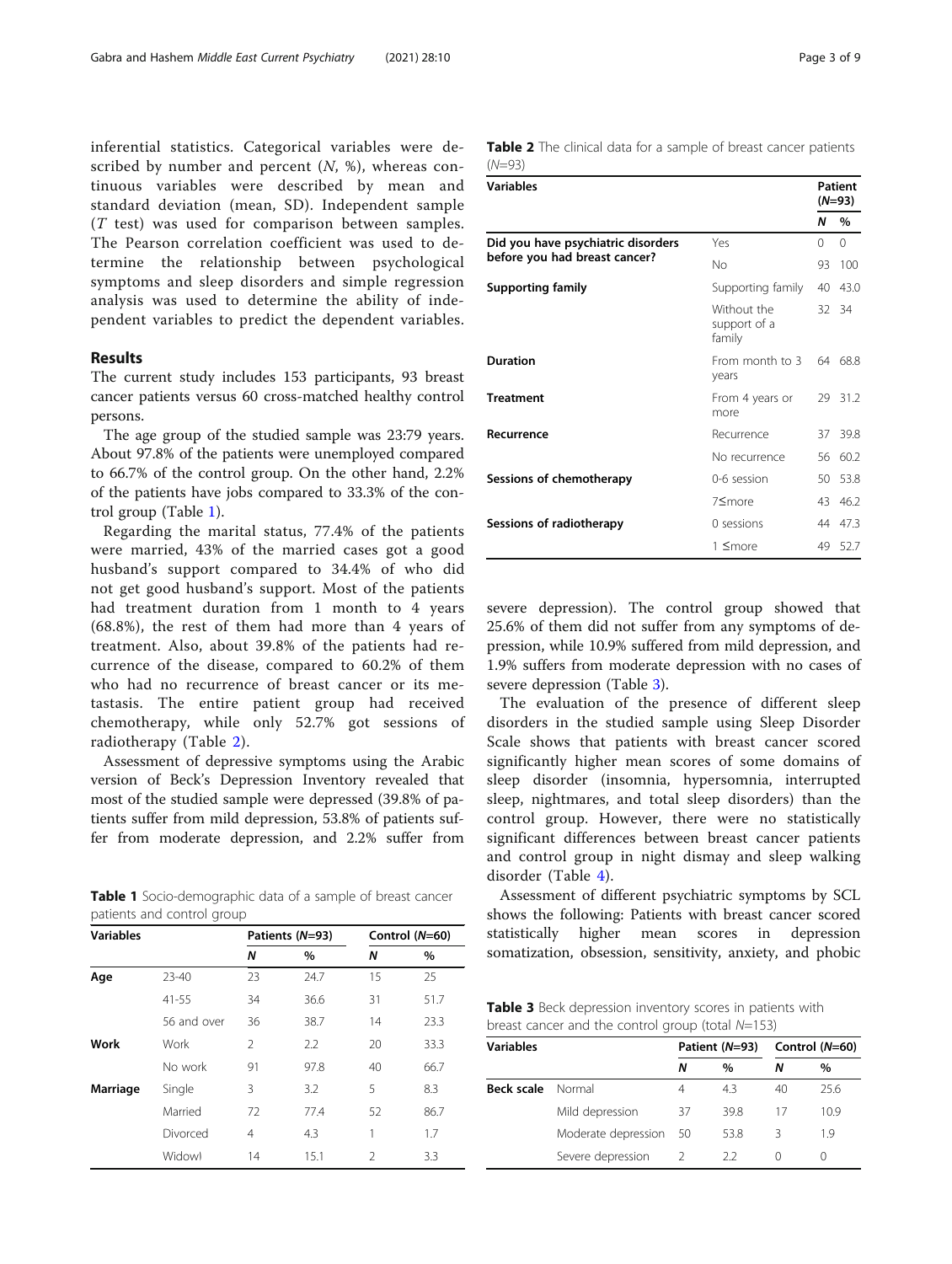| <b>Scale</b>           | Subscale               | Control          | <b>Patients</b>  |       | Ρ     | CI 95%                  |
|------------------------|------------------------|------------------|------------------|-------|-------|-------------------------|
|                        |                        | Mean $\pm$ Std   | Mean $\pm$ Std   |       | value |                         |
| <b>Beck depression</b> | <b>Beck depression</b> | $11 \pm 5.05$    | $20.26 \pm 3.75$ | 12.99 | .000  | $\{-10.67873:-7.8590\}$ |
| <b>SCLR</b>            | Somatization           | $1.455 \pm .713$ | $1.836 \pm .423$ | 4.14  | .000  | $\{-.56205: -1.9889\}$  |
|                        | Obsession              | $1.376 \pm 7333$ | $1.781 \pm .375$ | 4.50  | .000  | $\{-58348:-.22762\}$    |
|                        | Sensitivity            | 1.244 ± .569     | 1.801 $\pm$ 376  | 7.29  | .000  | $\{-70810 - 40634\}$    |
|                        | Anxiety                | $1.158 \pm .557$ | $1.405 \pm .394$ | 3.20  | .002  | {-.39932:.09476}        |
|                        | Hostility              | $.755 \pm 351$   | $.758 \pm .465$  | .036  | .972  | $\{-14156:1.13654\}$    |
|                        | <b>Phobic anxiety</b>  | $.692 \pm .295$  | $.860 \pm .535$  | 2.21  | .028  | $\{-31679:-01792\}$     |
|                        | Paranoia ideation      | 1.327±.684       | $1.353 + 431$    | .280  | .780  | {-.20341:15287}         |
|                        | Psychoticism           | $.983 \pm 0.620$ | $1.047 \pm .320$ | .837  | .404  | $\{-21500:08704\}$      |

<span id="page-3-0"></span>Table 4 Mean scores of Beck depression and SCL in patients with breast cancer-control group

anxiety than those of the control group. On the other hand, there were no statistically significant differences between the patients and the control sample in terms of hostility, paranoia ideation, and psychoticism (Table 5).

Correlating family support with the psychiatric symptomatology reveals the following: Breast cancer patients without supporting family scored significantly higher mean scores of all domains of sleep disorder except hypersomnia, night dismay. Breast cancer patients without supporting family cored significantly higher mean scores of depression and somatization than the group of patients having supporting family. On the other hand, group of patients with supporting family scored significantly lower mean scores of sensitivities than the group without supporting family (Tables [6](#page-4-0) and [7\)](#page-4-0).

Correlating disease characteristics with the psychiatric symptomatology shows that patients with breast

Table 5 Frequency of sleep disorders between patients with breast cancer versus control group

| Scale             | Subscale                       | Control              | <b>Patients</b>       | т     | P value | CI 95%                       |
|-------------------|--------------------------------|----------------------|-----------------------|-------|---------|------------------------------|
|                   |                                | Mean<br>$±$ Std      | Mean<br>$±$ Std       |       |         |                              |
| Sleep<br>disorder | <b>Insomnia</b>                | $12.77 \pm$<br>2.80  | $18.19 \pm$<br>3.68   | 9.73  | .000    | $[-6.52827]$<br>$-4.32550$   |
|                   | Hypersomnia                    | $8.050 \pm$<br>2.683 | $8.935 \pm$<br>1.892  | 2.39  | .018    | $\{-1.61679:$<br>$-.15417$   |
|                   | Interrupted<br>sleep           | $8.650 \pm$<br>1.447 | $12.634 \pm$<br>2.426 | 11.46 | .000    | $\{-4.67111:$<br>$-3.29771$  |
|                   | <b>Nightmares</b>              | 7.150 $\pm$<br>1.857 | 8±<br>2.231           | 2.45  | .015    | $\{-1.53485:$<br>$-.16515$   |
|                   | Night<br>dismay                | 6.083 $\pm$<br>2.444 | $6.602 \pm$<br>2.579  | 1.24  | .217    | $\{-1.34584:$<br>.30820}     |
|                   | Sleep<br>walking<br>disorder   | 5.100 $\pm$<br>2.260 | $5.655 \pm$<br>1.862  | 1.65  | .100    | $\{-1.21907:$<br>.10724}     |
|                   | <b>Total sleep</b><br>disorder | $46.15+$<br>5.61     | $60.02 \pm$<br>13.09  | 7.75  | .000    | $\{-17,40643:$<br>$-0.01792$ |

cancer metastatic recurrence scored significantly higher mean scores of all domains of sleep disorder (insomnia, hypersomnia, interrupted sleep, nightmares, night dismay, sleep walking, total sleep disorder) as well as depression and phobic anxiety and psychoticism than the group of patients with no recurrence (Tables [8](#page-5-0) and [9\)](#page-5-0).

There is a significant positive correlation between depression and all types of sleep disorders (insomnia, hypersomnia, nightmares disorder, night dismay, and sleep walking disorder). Moreover, significant positive correlations were found between all sleep disorder subscales and SCL-R except that of the sensitivity domain (Table [10\)](#page-6-0).

Simple regression analysis of the data shows significant predictors for depression and anxiety to all sleep disorders subscales. On the other hand, somatization, hostility, and psychoticism predict higher scores of all sleep disorders subscales except night dismay. Also, obsession predicts higher scores of all sleep disorders subscales except that of sleep cycle rhythm disorder. Phobic anxiety also predicts all sleep disorders subscales except that of hypersomnia. Paranoid ideation also predicts higher scores of sleep disorders subscales except nightmare disorder and night dismay (Table [11](#page-6-0)).

Simple regression analysis of the data shows positive significant predictors for psychological symptoms to all sleep disorder subscales. Depression ranked the first in predicting total sleep disorders, it got 25% of the variance in total sleep disorders, and it also ranked the second in night dismay prediction, where it got 24% of variance in night dismay and the third and fourth order in predicting sleep walking and insomnia. It got 22% in the variance of sleep walking and 20% in the variance of insomnia. Obsession ranked the fifth in the predictive ability of sleep walking disorder, as it got 18% in the variance of sleep walking disorder (Table [11](#page-6-0)).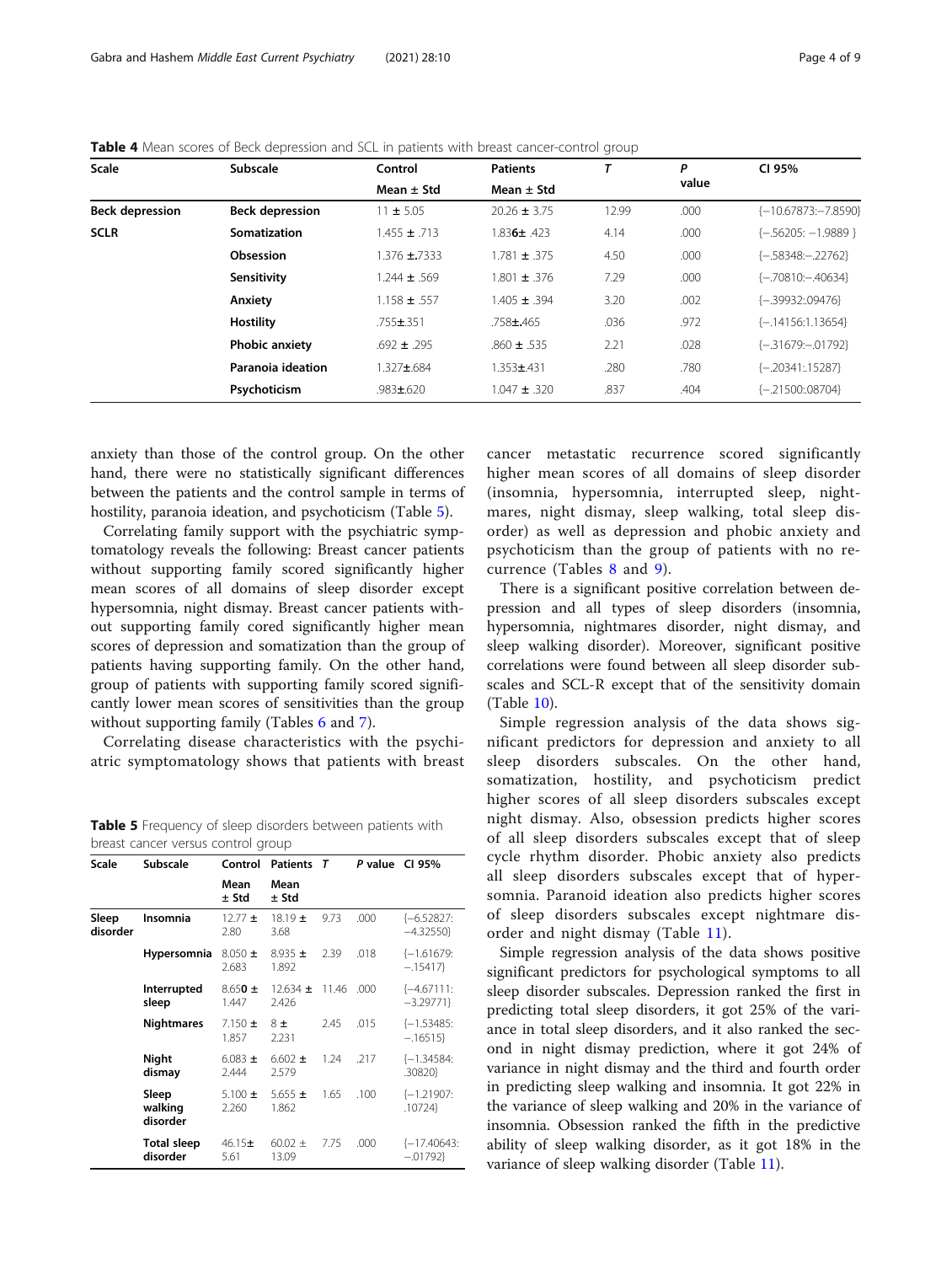| <b>Scale</b>           | Subscale                 | <b>Supporting family</b> | Without supporting family | T     | P     | CI 95%               |
|------------------------|--------------------------|--------------------------|---------------------------|-------|-------|----------------------|
|                        |                          | Mean $\pm$ Std           | Mean $\pm$ Std            |       | value |                      |
| <b>Beck depression</b> | <b>Beck depression</b>   | $18.175 \pm 1.781$       | $21.031 + 4.185$          | 3.902 | .000  | $\{-4.31:-1.39\}$    |
| <b>SCLR</b>            | Somatization             | $1.735 \pm .487$         | $1.940 + .264$            | 2.136 | .036  | $\{-396:-.135\}$     |
|                        | Obsession                | 1.685±450                | $1.825 \pm 0.292$         | 1.518 | .134  | {-.32399:.04399}     |
|                        | Sensitivity              | $1.894 \pm .172$         | $1.642 \pm .541$          | 2.779 | .007  | ${0711:432}$         |
|                        | Anxiety                  | 1.385±.445               | 1.396±.327                | 1.26  | .900  | $\{-1.9990:1.7615\}$ |
|                        | Hostility                | $.750 \pm 0.469$         | $.677 + .308$             | .757  | .452  | $\{-1194:26508\}$    |
|                        | <b>Phobic anxiety</b>    | $.700 \pm 426$           | $.924 \pm .629$           | 1.796 | .077  | {-.47299:.02478}     |
|                        | <b>Paranoid ideation</b> | $1.279 + 531$            | $.322 \pm .338$           | .404  | .687  | {-.25958:17208}      |
|                        | Psychoticism             | $.995 \pm .333$          | $1.01 \pm 0.288$          | .151  | .880  | $\{-15995::13745\}$  |

<span id="page-4-0"></span>Table 6 Difference in Beck depression and SCL scores between breast cancer patients with or without family support (N=93)

# **Discussion**

The current case-control study examines the associations between different psychiatric domains and sleep disorders in breast cancer patients and correlates them with some of the patients and disease characteristics.

Breast cancer and its invasive treatment option are perceived as a loss of health or body integrity, or even a challenge for the loss of life itself. Such loss may be a triggering force for the development of depression. Also, pain associated with the disease itself and with its treatment is considered as a factor to increase the liability to develop depression and anxiety.

Assessment of prevalence of depression among patients with breast cancer revealed that those patients have significantly higher scores of depressions than those of the control group. A data that is common in different similar studies [[19](#page-8-0)–[21](#page-8-0)].

Facing a malignancy is a big shock and distress for the patient and is considered by the many as a life crisis which causes psychological instability ranging from anxiety to depression.

Several previous studies show that family support is an important determinant to protect from depression in cancer patients. The current results show that patients with poor family support are manifested with higher levels of depression and anxiety than those with high family support (mean scores of  $21.0 \pm 4.185$  versus  $18.2 \pm 1.781$  [[22](#page-8-0)]. Also, patients with recurrent disease after treatment had a higher prevalence of depression than those without recurrence. This can be explained by the burden of treatment (radio and chemotherapy). Such findings are like those previous data obtained by Jovana and Milutin [\[23\]](#page-8-0).

Several previous studies show that family support is an important determinant to protect from depression in cancer patients. The current results show that patients with poor family support are manifested with higher levels of depression and anxiety than those with high family support (mean scores of  $21.0 \pm 4.185$  versus  $18.2 \pm 1.781$  [\[22\]](#page-8-0). Also, patients with recurrent disease after treatment had a higher prevalence of depression than those without recurrence. This can be explained by the burden of treatment (radio and chemotherapy). Such findings are like those previous data obtained by Jovana and Milutin [[23](#page-8-0)].

| Table 7 Difference in sleep disorders mean scores in breast cancer patients with or without family support (N=93) |  |  |  |  |  |  |  |  |  |  |  |  |  |  |
|-------------------------------------------------------------------------------------------------------------------|--|--|--|--|--|--|--|--|--|--|--|--|--|--|
|-------------------------------------------------------------------------------------------------------------------|--|--|--|--|--|--|--|--|--|--|--|--|--|--|

| <b>Scale</b>   | Subscale               | With family support | Without family support |       | P     | CI 95%                 |
|----------------|------------------------|---------------------|------------------------|-------|-------|------------------------|
|                |                        | Mean $\pm$ Std      | Mean $\pm$ Std         |       | value |                        |
| Sleep disorder | Insomnia               | $17.150 + 2.326$    | $18.687 \pm 3.987$     | 2.044 | .045  | $\{-3.037:-.037\}$     |
|                | Hypersomnia            | 8.475±1.280         | $9.156 \pm 2.156$      | 1.666 | .100  | {-1.497202:.13452}     |
|                | Interrupted sleep      | $12.050 + 1.782$    | $13.125 + 2.587$       | 2.083 | .041  | $\{-1.075\ldots5160\}$ |
|                | Nightmares disorder    | $7.450 \pm 1.584$   | $8.406 + 2.353$        | 2.054 | .044  | $\{-1.884:-.027\}$     |
|                | Night dismay           | $6.125 \pm 1.284$   | $6.843 \pm 2.941$      | 1.390 | .169  | $\{-1.74982::31232\}$  |
|                | Sleep walking disorder | $4.950 + 1.299$     | $5.968 + 2.055$        | 2.561 | .013  | $\{-1.812:-.225\}$     |
|                | Total sleep disorder   | $56.200 \pm 6.381$  | 62.187 $\pm$ 14.930    | 2.291 | .025  | $\{-11.199:-.775\}$    |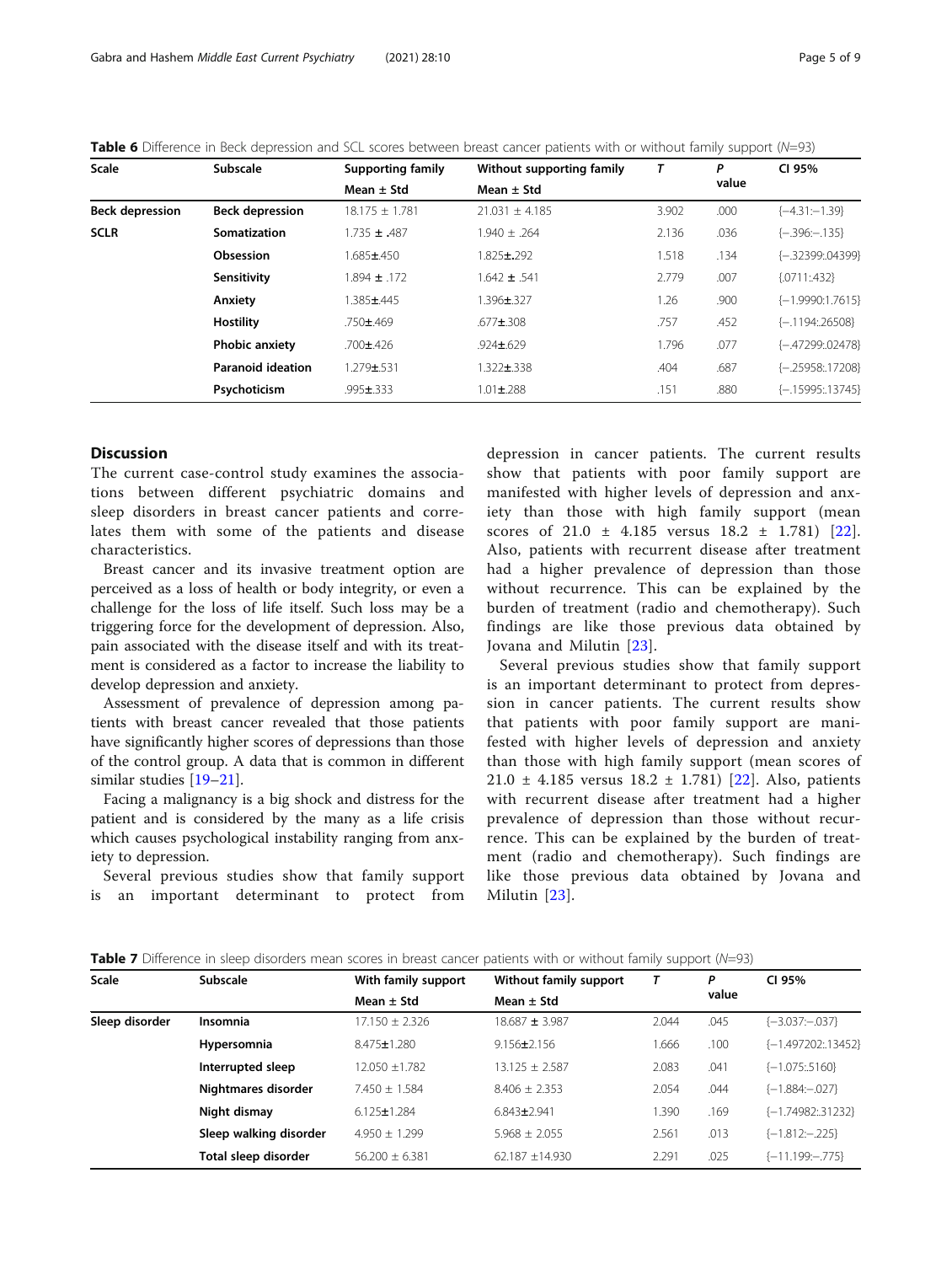| いい シンノ                 |                          |                    |                    |        |       |                    |
|------------------------|--------------------------|--------------------|--------------------|--------|-------|--------------------|
| <b>Scale</b>           | Subscale                 | Recurrence         | No recurrence      | т      | P     | CI 95%             |
|                        |                          | Mean $\pm$ Std     | Mean $\pm$ Std     |        | value |                    |
| <b>Beck depression</b> | <b>Beck depression</b>   | $23.729 \pm 2.950$ | $17.982 \pm 2.136$ | 10.895 | .000  | ${4.699:6.795}$    |
| <b>SCLR</b>            | Somatization             | 1.927±.400         | $1.775 + .430$     | 1.720  | .089  | {-02361:32887}     |
|                        | Obsession                | 1.854±.248         | $1.733 \pm .434$   | 1.522  | .132  | $[-.03670:.27695]$ |
|                        | Sensitivity              | $1.717 + .476$     | 1.857±.282         | 1.770  | .080  | $[-.29587:01702]$  |
|                        | Anxiety                  | 1.470±.390         | 1.362±.395         | 1.293  | .199  | $[-.05781:.27336]$ |
|                        | <b>Hostility</b>         | $.864 \pm .507$    | $.687 + .426$      | 1.819  | .072  | $[-.01630:.37103]$ |
|                        | <b>Phobic anxiety</b>    | $1.057 \pm .729$   | $.507 \pm .475$    | 3.020  | .003  | ${328:108}$        |
|                        | <b>Paranoid ideation</b> | 1.450±.285         | 1.288±.497         | 1.789  | .077  | $[-.01785:.34137]$ |
|                        | Psychoticism             | $1.135 + 989$      | $.329 + .303$      | 2.192  | .031  | ${1,145:066}$      |

<span id="page-5-0"></span>Table 8 Different mean scores of Beck depression and SCL in breast cancer patients with or without history of disease recurrence  $(M=02)$ 

Cancer-related stress is considered as a precipitating factor for the development of different psychiatric symptoms. Evaluating different psychiatric symptoms using symptom checklist (somatization, obsession, sensitivity, anxiety, phobic anxiety, hostility, paranoia ideation and psychoticism) shows that patients with breast cancer scored statistically higher mean scores in somatization, obsession, sensitivity, anxiety, and phobic anxiety than those of the control group. Other different studies showed comparable results [[24](#page-8-0), [25\]](#page-8-0).

The severe physical and psychological stress, exerted by the cancer itself and its treatment modalities (chemo and radiotherapy), makes depression, somatization, obsession, sensitivity, anxiety, and phobic anxiety symptoms more prevalent in women with breast cancer.

The general-distress factors have been demonstrated in seven mood and anxiety disorders (major depression, dysthymia, agoraphobia, social phobia, simple phobia, GAD, and panic disorder) [[26\]](#page-8-0).

Sleep is essential to the maintenance of physiological and psychological health in humans. Evaluating the presence of sleep disorders in the studied sample using Sleep Disorder Scale shows that patients with breast cancer scored a significantly higher mean score of insomnia, hypersomnia, interrupted sleep, nightmares, and total sleep disorder than in control group. These data consistent with the data showing that about 30% to 70% of the adult population suffering from cancer reported one or more sleep problems [[2\]](#page-8-0).

Patients with breast cancer are one of the most common examples of sleep disturbance suffering [\[27](#page-8-0)–[29\]](#page-8-0). A study done by Harris reported that breast cancer patients had sleep problems before diagnosis and sleep disorders aggravated after the diagnosis and ongoing therapy [\[29](#page-8-0)].

Such sleep disorders are not only affected by the cancer diagnosis itself but also correlated with the disease staging and with the type of treatment used (radiotherapy and chemotherapy). Also, the current results show that sleep disorders in cancer patients have a higher prevalence in patients with metastasizing and recurrent cancer than those without recurrence of the tumors (Table 9).

| Scale          | Subscale                 | Recurrence         | No recurrence      |       | Ρ     | CI 95%            |
|----------------|--------------------------|--------------------|--------------------|-------|-------|-------------------|
|                |                          | Mean $\pm$ Std     | Mean $\pm$ Std     |       | value |                   |
| Sleep disorder | Insomnia                 | 19.540 +4.975      | 17.303+2.114       | 2.987 | .004  | ${749:3.724}$     |
|                | Hypersomnia              | $9.621 \pm 2.453$  | $8.482 \pm 1.235$  | 2.959 | .004  | ${37451:1.90445}$ |
|                | <b>Interrupted Sleep</b> | $13.513 \pm 3.114$ | $12.053 \pm 1.622$ | 2.957 | .004  | {.47935:2.44053}  |
|                | Nightmares disorder      | $9.000 + 2.788$    | 7.339+1.455        | 3.755 | .000  | ${782 : 2.539}$   |
|                | Night dismay             | 7.567±3.625        | $5.964 \pm 1.220$  | 3.064 | .003  | {.56399:2.64257}  |
|                | Sleep walking disorder   | $6.540 + 2.640$    | 4.928±1.109        | 4.064 | .000  | ${.824:2.399}$    |
|                | Total sleep disorder     | 65.783+18.470      | $56.071 + 5.483$   | 3.705 | .000  | {4.540:14.920}    |

Table 9 Different mean scores of sleep disorders in breast cancer patients with or without history of disease recurrence (N=93)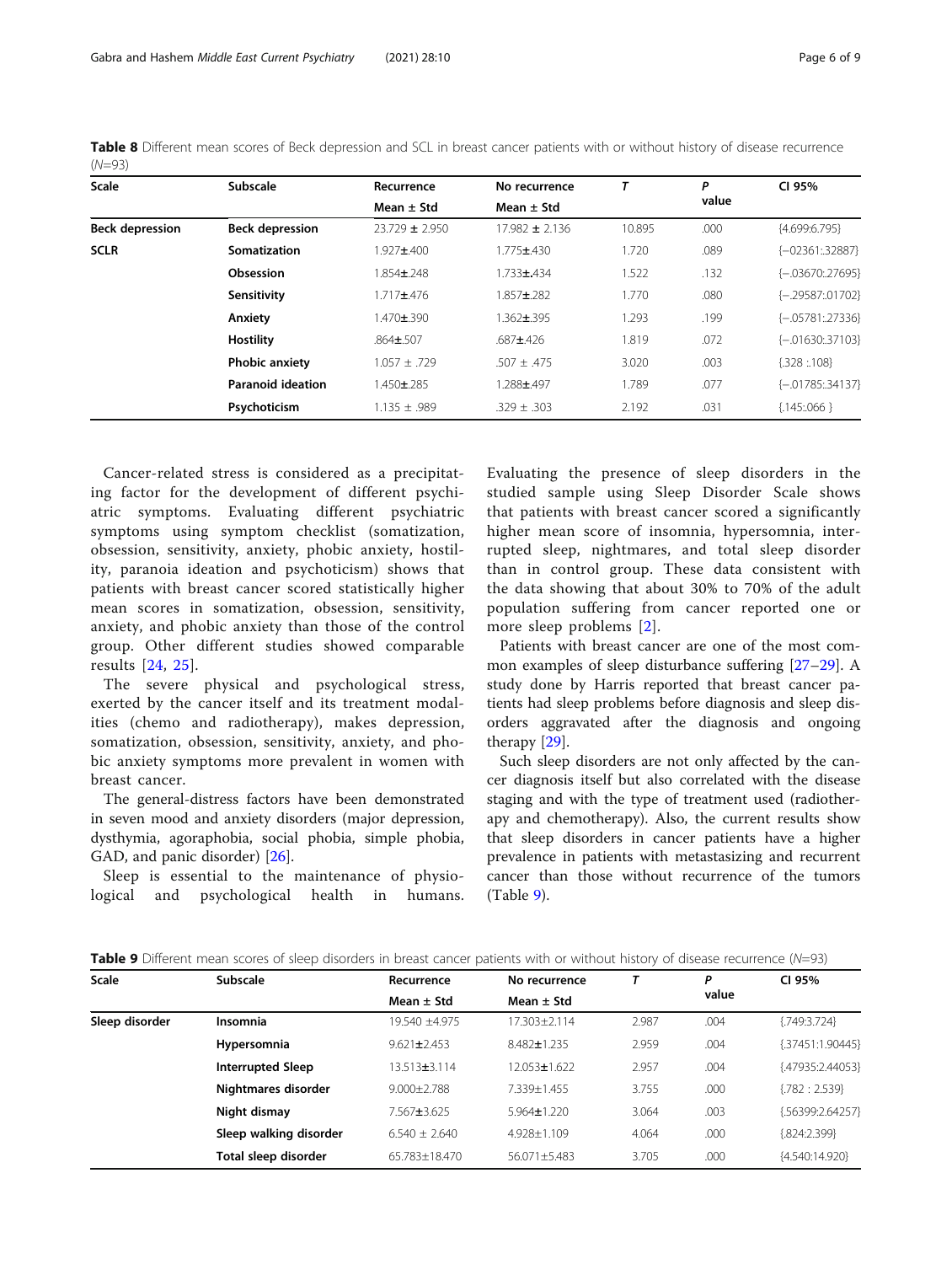<span id="page-6-0"></span>Table 10 Correlation between Beck depression and SCL R and Sleep Disorder Scale among woman with breast cancer (N=93)

| sleep disorder            | <b>Beck</b> | <b>SCLR</b>                        |           |      |           |           |                   |                   |              |  |
|---------------------------|-------------|------------------------------------|-----------|------|-----------|-----------|-------------------|-------------------|--------------|--|
|                           | depression  | Somatization Obsession Sensitivity |           |      | Anxiety   | Hostility | Phobic<br>anxiety | Paranoia ideation | Psychoticism |  |
| <b>Insomnia</b>           | $.445***$   | $.272**$                           | $.343**$  | .035 | $.326***$ | .268**    | $.380**$          | $.250*$           | $.363**$     |  |
| Hypersomnia               | $.406***$   | $.237*$                            | $.243*$   | .654 | .297**    | $.243*$   | .198              | $.243*$           | $.233*$      |  |
| Interrupted sleep         | $.444***$   | $.267***$                          | .198      | .049 | $.319***$ | $.225*$   | $.318***$         | $.230*$           | $.220*$      |  |
| Nightmare disorder        | $.407**$    | $.303***$                          | $.347**$  | .088 | $.213***$ | $.315***$ | $.403**$          | .169              | $.330**$     |  |
| Night dismay              | $.494***$   | .068                               | $.248*$   | .077 | $.222*$   | .172      | $.275***$         | .005              | .191         |  |
| Sleep walking<br>disorder | $.478***$   | $.386***$                          | $.426***$ | .023 | $.327**$  | $.242*$   | $.253*$           | $.225*$           | $.362***$    |  |
| Total sleep disorder      | $.502***$   | $.306***$                          | $.339***$ | .009 | .338**    | $.275***$ | $.354***$         | $.211*$           | $.324***$    |  |

(Value\*=.05 & \*\*=.01)

Table 11 Results of a simple regression analysis of depression and psychological symptoms in predicting sleep disorders in breast cancer patients (N=93)

| <b>Predictive variables</b> | <b>Predicted variables</b> | R    | R Square | В      | <b>Beta</b> | F      | T     |
|-----------------------------|----------------------------|------|----------|--------|-------------|--------|-------|
| <b>Beck depression</b>      | Insomnia                   | .445 | 198.     | .436   | .445        | 22.487 | 4.742 |
|                             | Hypersomnia                | .406 | .165     | .204   | .406        | 17.931 | 4.235 |
|                             | Interrupted sleep          | .407 | .165     | .262   | .407        | 18.016 | 4.245 |
|                             | Nightmare disorder         | .444 | .198     | .246   | .444        | 22.403 | 4.733 |
|                             | Night dismay               | .494 | .244     | .339   | .494        | 29.406 | 5.423 |
|                             | Sleep walking disorder     | .478 | .229     | .257   | .478        | 26.986 | 5.195 |
|                             | Total sleep disorder       | .502 | .252     | 1.736  | .502        | 30.666 | 5.538 |
| Somatization                | Insomnia                   | .272 | .074     | 2.364  | .272        | 7.245  | 2.692 |
|                             | Hypersomnia                | .237 | .056     | 1.058  | .237        | 5.393  | 2.322 |
|                             | Interrupted sleep          | .267 | .071     | 1.533  | .579        | 7.006  | 2.647 |
|                             | Nightmare disorder         | .303 | .092     | 1.598  | .303        | 9.207  | 3.034 |
|                             | Sleep walking disorder     | .386 | .149     | 1.847  | .462        | 15.963 | 3.995 |
|                             | Total sleep disorder       | .306 | .049     | 9.559  | .306        | 9.429  | 3.071 |
| Obsession                   | Insomnia                   | .343 | .118     | 3.367  | .343        | 12.134 | 3.483 |
|                             | Hypersomnia                | .243 | .059     | 1.226  | .243        | 5.717  | 2.391 |
|                             | Nightmare disorder         | .347 | .120     | 2.060  | .585        | 12.422 | 3.525 |
|                             | Night dismay               | .284 | .062     | 1.707  | .284        | 5.983  | 2.446 |
|                             | Sleep walking disorder     | .426 | .181     | 2.297  | .426        | 20.177 | 4.492 |
|                             | Total sleep disorder       | .339 | .115     | 11.937 | .339        | 11.841 | 3.441 |
| Anxiety                     | Insomnia                   | .326 | .106     | 3.039  | .326        | 10.805 | 3.287 |
|                             | Hypersomnia                | .297 | .088     | 1.424  | .297        | 8.811  | 2.968 |
|                             | Interrupted sleep          | .319 | .101     | 1.957  | .319        | 10.280 | 3.206 |
|                             | Nightmare disorder         | .312 | .097     | 1.763  | .312        | 9.812  | 3.134 |
|                             | Night dismay               | .222 | .049     | 1.450  | .222        | 4.713  | 2.171 |
|                             | Sleep walking disorder     | .327 | .107     | 1.674  | .327        | 10.867 | 3.297 |
|                             | Total sleep disorder       | .338 | .114     | 11.308 | .338        | 11.753 | 3.428 |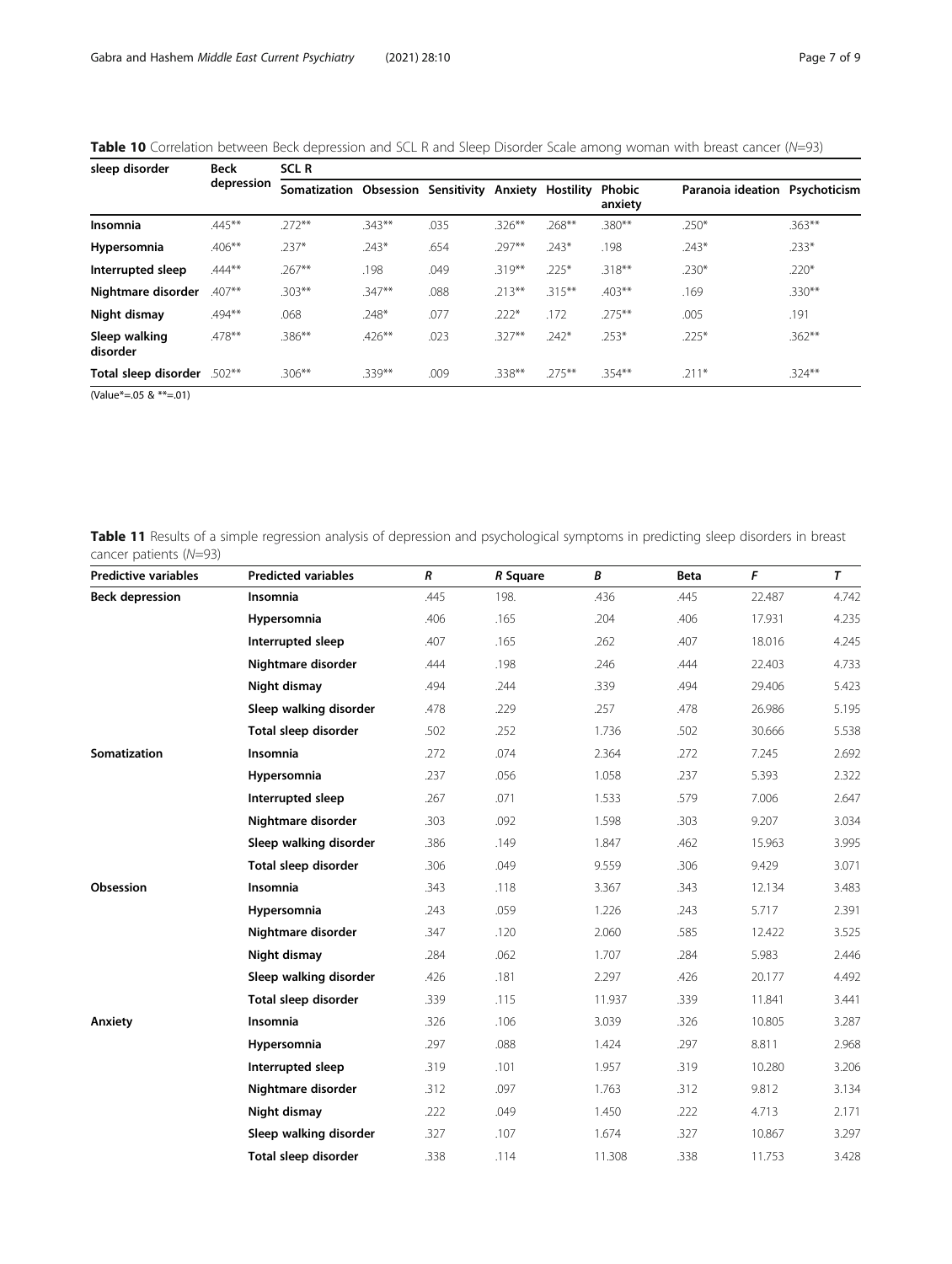Table 11 Results of a simple regression analysis of depression and psychological symptoms in predicting sleep disorders in breast cancer patients (N=93) (Continued)

| <b>Predictive variables</b> | <b>Predicted variables</b> | R    | R Square | В      | Beta | F      | T     |
|-----------------------------|----------------------------|------|----------|--------|------|--------|-------|
| <b>Hostility</b>            | Insomnia                   | .268 | .072     | 2.121  | .268 | 7.054  | 2.656 |
|                             | Hypersomnia                | .243 | .059     | .987   | .243 | 5.710  | 2.390 |
|                             | Interrupted sleep          | .225 | .051     | 1.174  | .225 | 4.870  | 2.207 |
|                             | Nightmare disorder         | .315 | .099     | 1.510  | .315 | 10.053 | 3.171 |
|                             | Sleep walking disorder     | .242 | .059     | 1.051  | .242 | 5.658  | 2.379 |
|                             | Total sleep disorder       | .275 | .076     | 7.796  | .275 | 7.453  | 2.730 |
| <b>Phobic anxiety</b>       | Insomnia                   | .380 | .144     | 2.615  | .380 | 15.358 | 3.919 |
|                             | Interrupted sleep          | .318 | .101     | 1.440  | .318 | 10.215 | 3.196 |
|                             | Nightmare disorder         | .403 | .162     | 1.680  | .403 | 17.645 | 4.201 |
|                             | Night dismay               | .275 | .076     | 1.326  | .275 | 7.459  | 2.731 |
|                             | Sleep walking disorder     | .253 | .064     | .958   | .253 | 6.249  | 2.500 |
|                             | Total sleep disorder       | .354 | .125     | 8.718  | .354 | 12.996 | 3.605 |
| <b>Paranoid ideation</b>    | Insomnia                   | .250 | .063     | 2.136  | .250 | 6.056  | 2.467 |
|                             | Hypersomnia                | .243 | .059     | 1.066  | .243 | 5.718  | 2.391 |
|                             | Interrupted sleep          | .230 | .053     | 1.292  | .230 | 5.082  | 2.254 |
|                             | Sleep walking disorder     | .225 | .051     | 1.056  | .225 | 4.870  | 2.207 |
|                             | Total sleep disorder       | .211 | .045     | 6.457  | .211 | 4.248  | 2.061 |
| Psychoticism                | Insomnia                   | .363 | .132     | 4.174  | .363 | 13.823 | 3.718 |
|                             | Hypersomnia                | .233 | .054     | 1.374  | .233 | 5.206  | 2.282 |
|                             | Interrupted sleep          | .220 | .048     | 1.662  | .220 | 4.609  | 2.147 |
|                             | Nightmare disorder         | .330 | .109     | 2.296  | .330 | 11.107 | 3.333 |
|                             | Sleep walking disorder     | .362 | .131     | 2.284  | .362 | 13.708 | 3.702 |
|                             | Total sleep disorder       | .324 | .105     | 13.329 | .324 | 10.643 | 3.262 |

(Value =.01 & .001)

By correlating the different stressors (whether social or physical) which are being faced by breast cancer patients with different study domains as depression and anxiety and sleep disorders, we conclude that there is a positive correlation between all, these stressors, and the different study domains. The association between physical and social symptoms burden and the incidence of depression and anxiety in breast cancer patients were done by [[30\]](#page-8-0).

# Conclusions

Prevalence of depression and anxiety among breast cancer patients poses a challenge to the treatment of such patients. Misdiagnosis and mismanagement lead to poor treatment outcomes of both cancer disease and psychiatric disorders with much poorer quality of life. Also, the higher prevalence of sleep disorders poses both mental and physical stress upon those patients with depilating disorder, which again is closely associated with depression and anxiety.

# Study limitation

Factors such as effect of radiotherapy and chemotherapy on the sleep could not be excluded in the current study. Also, those factors may interfere with the development of other psychiatric manifestation. Larger scale study is needed to exclude such factors.

## Abbreviations

SDS: Sleep disorder scale; GAD: Generalized anxiety disorder; SCL: Symptom checklist; SPSS: Statistical package for social science; BDI: Beck's depression inventory

#### Acknowledgements

Not applicable

#### Authors' contributions

R. H. contributed in study design, interpretation of the data, and preparing and revising the manuscript, also, he is the corresponding author. D.H. contributed in study design, assessing, interviewing the patients, collecting, and analyzing and interpreting the data. All authors have read and approved the manuscript.

#### Funding

The current study was not supported by any national or international institution or organization.